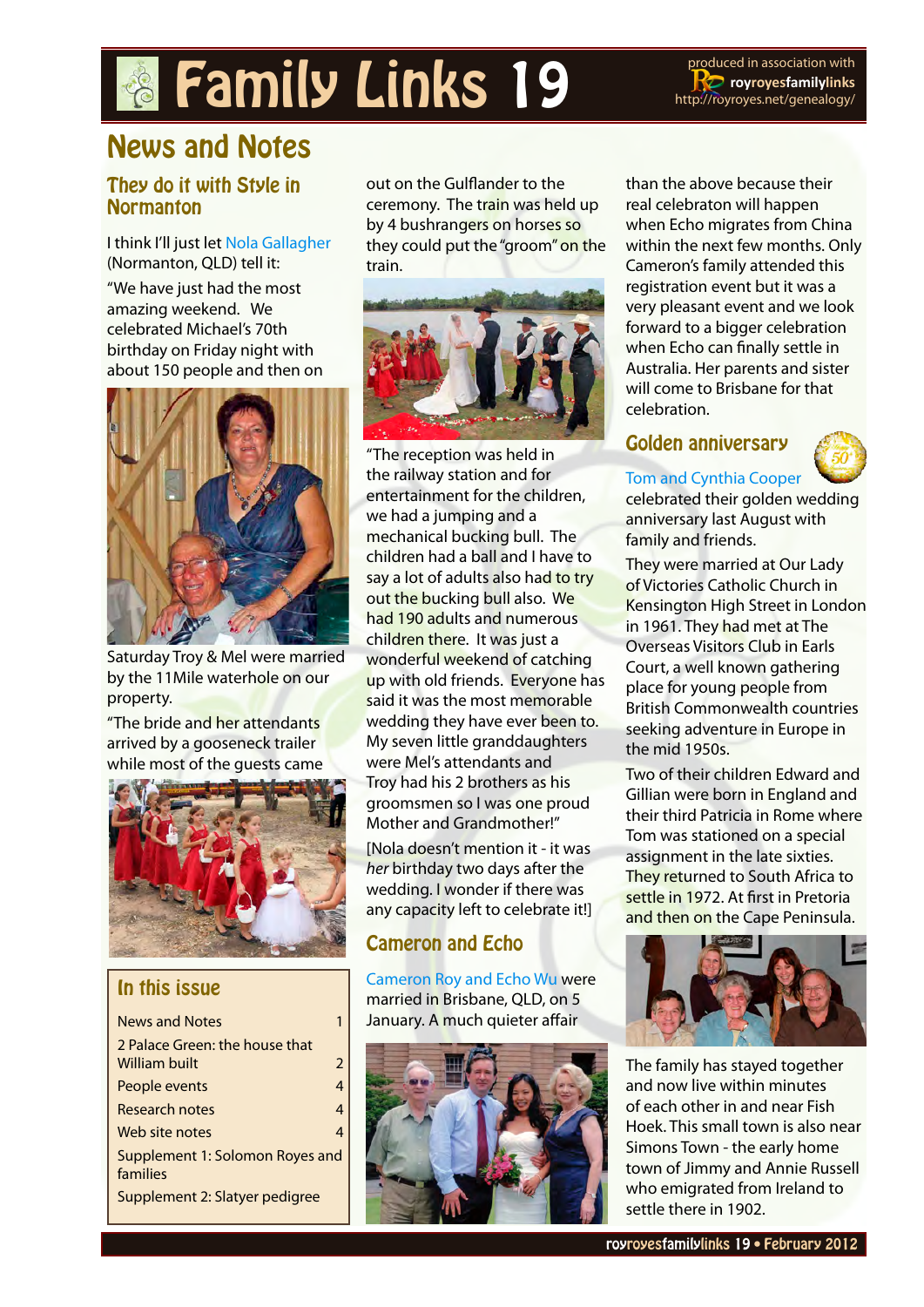### <span id="page-1-0"></span>2 Palace Green: the house that William built

#### - Ron Royes

A residence built at 2 Palace Green, Kensington, London in the nineteenth century not only



holds a special place in English history, but one for the Royes family story. William Makepeace Thackeray was an English novelist of the

19th century. He was famous for his satirical works, particularly *Vanity Fair*, a panoramic portrait of English society. During the Victorian era, Thackeray was ranked second only to Charles Dickens.

In the 1860's, Thackeray built a house at 2 Palace Green, Kensington, London.

Thackeray had acquired a dilapidated house on the property and decided to rebuild a new residence.

Queen Victoria, the reigning monarch at the time, objected to the erection of any new buildings opposite Kensington Palace and 2 Palace Green. However, Thackeray was able to convince the monarch of his plans which included writing the history of Queen Anne at the new residence.

Thackeray agreed to spend 1,400 pounds. On 29 June 1860, his proposal was approved but on the basis that the dressings (construction material) be of red brick. In the event, both brick, stone and stucco were used. The builders were Jackson and Graham, an Oxford Street firm which specialised largely in interior decoration.

The house was ready for occupation by March 1862. The cost, including fittings, was over 8,000 pounds.

Thackeray once described the

brick house to an American friend as the reddest house in all the town. Thackeray's daughter once declared that "my father first set the fashion for red brick".

Unfortunately, Thackeray did not live long enough to enjoy the luxuriant surroundings of his new residence.

On 23 December 1863, after returning from a dinner, and before dressing for bed, Thackeray suffered a stroke and was found dead on his bed in the morning. His death at the age of fifty two was entirely unexpected. It shocked his family, friends and his reading public.

An estimated 7,000 people attended his funeral at Kensington Gardens. He was buried on 29 December 1863 at Kendal Green Cemetery. A memorial bust sculptured by Marochetti can be found in Westminster Abbey.

M[ary Hougham Royes](http://royroyes.net/genealogy/getperson.php?personID=I2257&tree=rr_tree) was<br>
M the youngest of thirteen children of Solomon and Mary Royes. At the time of her parents' deaths in 1842 at Jersey in the Channel Islands, she was 18 years old. She and her sisters Adelaide, Maria and Emily were the beneficiaries of the substantial estate of Solomon Royes.

 Two years later she wed a Charles Augustus Turner at Jersey. Three children, two daughters and a son, resulted from the marriage.

After her husband passed away c.1850's, she moved to St. Ann, Jamaica where her older brother Charles John Royes was a prominent businessman and politician. She made the acquaintance of a close associate of Charles, Joseph Bravo, whom she married in 1854. Her children



A sketch by William Railton of William Thackeray outside 2 Palace Green

> assumed the surname Bravo. Bravo was a West Indian merchant

who exported goods to various parts of the world, including England.

Bravo decided to locate



[Bravo](http://royroyes.net/genealogy/getperson.php?personID=I1733&tree=rr_tree)

to London and expand his merchant business. Initially, they resided at 2A Lancaster Gate, Paddington. The business boomed. In the late 1860's, the Bravo family acquired the residence at 2 Palace Green, Kensington. Despite the stylish lifestyle surrounded by several servants, Mary Hougham encountered several hardships. Her eldest daughter Alice had a speech and hearing deficiency. Her son Charles died of poisoning

in 1876, which brought about two hearings into his death. Was it accident or murder? His wife of four months was one of the suspects and there was a high degree of public interest in the trial.



[Charles](http://royroyes.net/genealogy/getperson.php?personID=I1730&tree=rr_tree)  [Turner](http://royroyes.net/genealogy/getperson.php?personID=I1730&tree=rr_tree)  [Bravo](http://royroyes.net/genealogy/getperson.php?personID=I1730&tree=rr_tree)

There are reports that his mother Mary took to her bed in face of the loss of her only son - and the scandal - and consoled herself with the bottle.

She, similarly to Thackeray, did not live long enough to savour the delights of the residence. On 16 July 1877, she died at the residence at 2 Palace Green, aged 48 years, 14 months after her son's death. The cause of her death was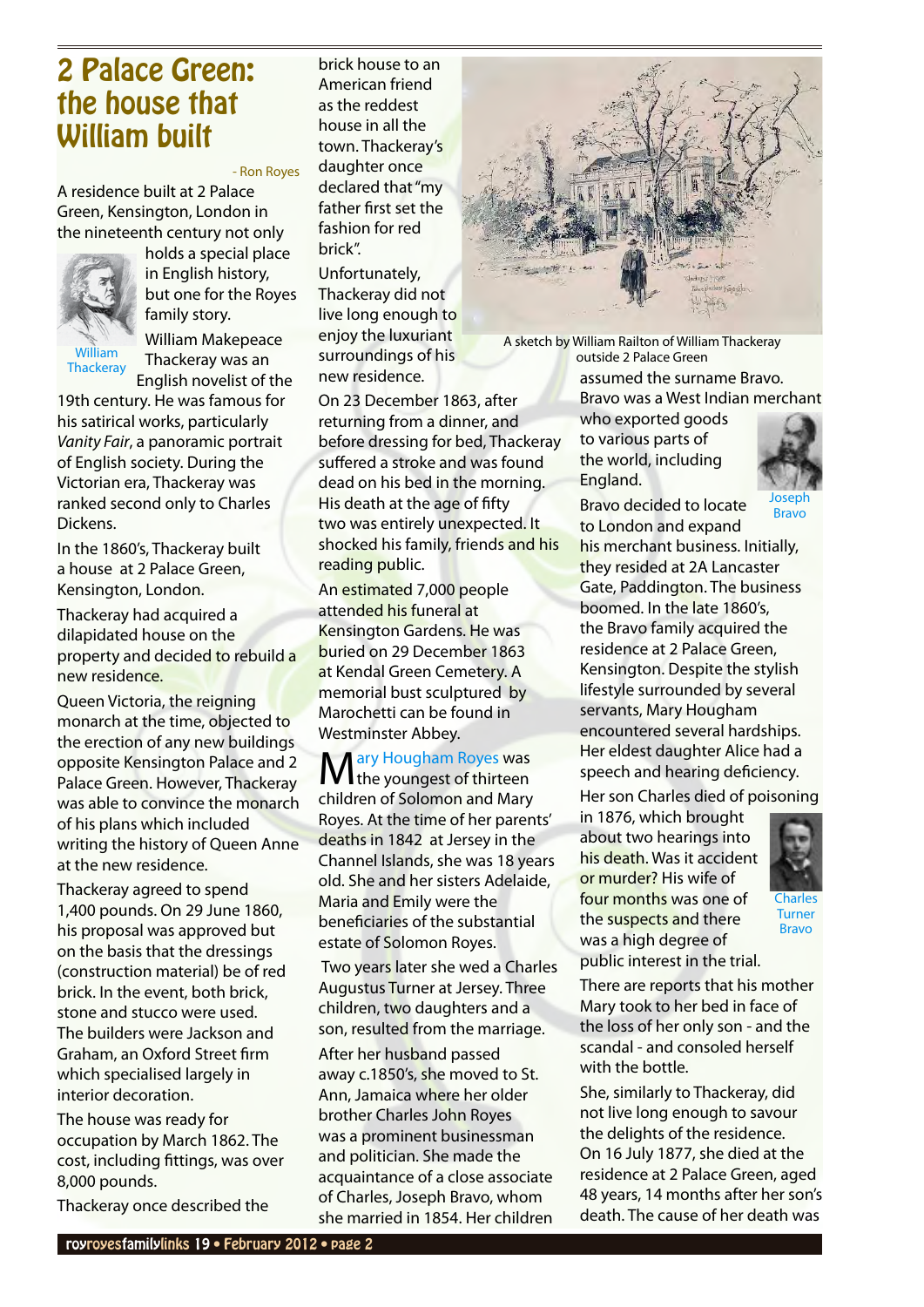

2 Palace Green becomes the Israeli embassy

determined as an Enlarged Liver, haematemesis (the vomiting of blood). The source is generally the upper gastrointestinal tract. Signs of haematemesis can be attributed to excessive alcohol use or liver disorder).

At a National Census held in England on 3 April 1881, Joseph Bravo, then a 65 year old widower, was in residence at 2 Palace Green, Kensington. Less than two months later, Joseph Bravo passed away.

A new owner took over 2 Palace<br>Green in 1882, when Spencer Chadwick added another story to the building, and a canted bay to the single story wing on the

north side which had contained Thackeray's library.

By 1938, little remained of the original interior decorations. That year a further scheme of redecoration was undertaken by Darcy Braddell.

"oday, 2 Palace Green is the

headquarters of the Israeli Embassy and Israeli Consulate in the United Kingdom.

In 1994, a bomb explosion occurred outside the Embassy building. No one was injured.

Kensington Palace Gardens in west central London,

contains some of the grandest and most expensive houses in the world.

A tree-lined avenue half a mile long in the heart of Embassy land, has long been known as Billionaires Row

due to the extreme wealth of its private residents, although in fact, the majority of its current occupants are either national embassies or ambassadorial residences. According to real estate agency Knight Frank, current market prices for a property on the street are an average of 18 million pounds. Kensington Palace is the residence of the Duke and Duchess of Kent, the Duke and Duchess of Gloucester and Prince

The southern section of Kensington Palace Gardens is called "PALACE GREEN" where William Thackeray built his house in 1862.

and Princess Michael of Kent.

It is still the reddest house in all the town. **❧**



| <b>Name</b>               | Age             | <b>R'ship</b> | <b>Status</b> | <b>Occupation</b>    | <b>Born</b>            | <b>Notes</b>  |
|---------------------------|-----------------|---------------|---------------|----------------------|------------------------|---------------|
| <b>Joseph Bravo</b>       | 62              | head          | widower       | general merchant     | Jamaica                |               |
| <b>Alice Bravo</b>        | 36              | daughter      | unmar         | no occupation        | London                 | deaf and dumb |
| <b>Elizabeth Bell</b>     | 40              | niece         | ditto         | ditto                | <b>Australia</b>       |               |
| <b>Annie Bell</b>         | 35 <sub>5</sub> | ditto         | ditto         | ditto                | <b>Australia</b>       |               |
| <b>Carrie Hemming</b>     | 18              | visitor       | unmar         | no occupation        | London                 |               |
| <b>Charles Briggs</b>     | 29              | servant       | ditto         | domestic serv Butler | <b>Sussex</b>          |               |
| <b>George Lawrence</b>    | 24              | ditto         | ditto         | ditto Footman        | Herefordshire          |               |
| <b>Jesse? Briggs</b>      | 43              | ditto         | married       | ditto Carpenter      | <b>Bedfordshire</b>    |               |
| <b>Caroline Briggs</b>    | 41              | ditto         | ditto         | ditto Housemaid      | <b>Buckinghamshire</b> |               |
| <b>Amelia Bushel</b>      | 36              | ditto         | unmar         | ditto ditto          | <b>Essex</b>           |               |
| <b>Isabel Innis</b>       | 47              | ditto         | ditto         | ditto Cook           | <b>Scotland</b>        |               |
| <b>Mary Setman</b>        | 73              | ditto         | ditto         | ditto ditto          | <b>Essex</b>           |               |
| <b>Margaret Pritchard</b> | 25              | ditto         | ditto         | ditto Maidservant    | <b>Middlesex</b>       |               |
| <b>Ruth Warne</b>         | 22              | ditto         | ditto         | ditto Kitchenmaid    | <b>Norfolk</b>         |               |
| <b>Josephine Bushel</b>   | 4               | ditto         | ditto         | no occupation        | London                 |               |

1881 Census for 2 Palace Green. The Bells are children of Mary's sister Emily.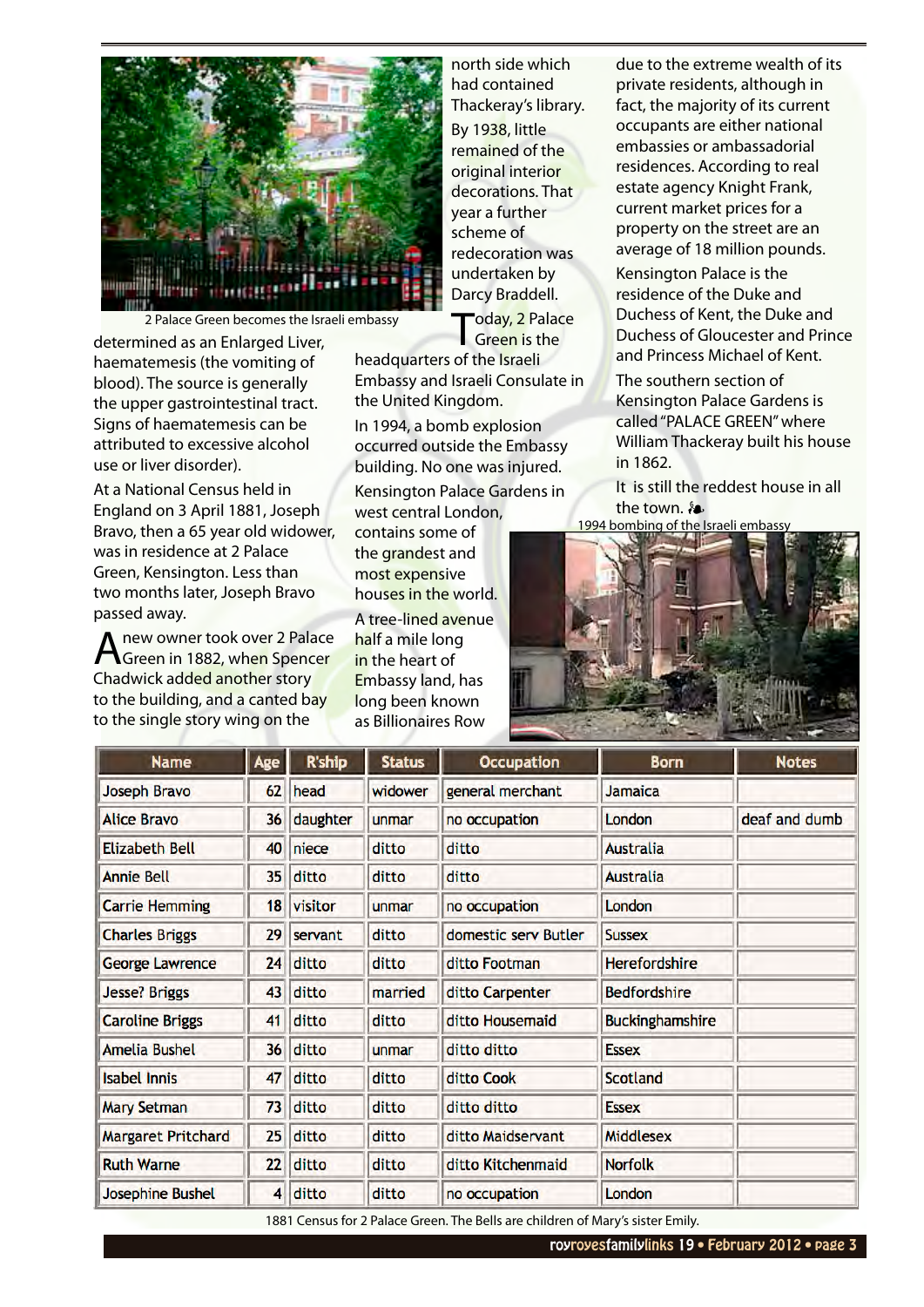## <span id="page-3-0"></span>People events

- Y 5 Jan 2012: [Cameron Roy](http://royroyes.net/genealogy/familygroup.php?familyID=F4415&tree=rr_tree)  [married Echo Wu](http://royroyes.net/genealogy/familygroup.php?familyID=F4415&tree=rr_tree) in Brisbane. A formal blessing will be held later in the year once immigration issues are sorted out.
- ◆ 12 Nov 2011: Troy Gallagher [and Melissa DeSloovere](http://royroyes.net/genealogy/familygroup.php?familyID=F4399&tree=rr_tree) were married by the 11Mile waterhole on the Gallagher property near Normanton, QLD.
- ◆ Oct 2011: [Hayden John Gear](http://royroyes.net/genealogy/getperson.php?personID=I6274&tree=rr_tree) born to Stephen and Kristin in Mareeba, QLD - brother for Isabel and Liam.

People Events are mainly taken from the news-ticker column on the home page of the web site. Birth dates are never given in full for privacy reasons.



"You've found something"



Roy~Royes Family Links has its origins in the marriage of **[Maurie Roy and May](http://royroyes.net/genealogy/familygroup.php?familyID=F3&tree=rr_tree)  [Royes](http://royroyes.net/genealogy/familygroup.php?familyID=F3&tree=rr_tree)** in Cairns, Queensland, in 1940. It has grown to almost 6000 people including those from parallel branches such as the **Russells, Hogans, Logans,** 

## Research notes

A major break-through is that we have identified the [John Roy](http://royroyes.net/genealogy/getperson.php?personID=I6335&tree=rr_tree) whose photo was in Sam Roy's collection.

Trouble is, it probably changes the Roy pedigree from what we have currently. Both possibilities are shown in the [Overview "1760](http://royroyes.net/genealogy/showmedia.php?mediaID=776)  [ROY"](http://royroyes.net/genealogy/showmedia.php?mediaID=776) on the web site - which may have to be changed to "1830 ROY"!

A curious find: An [Agnes Roy](http://royroyes.net/genealogy/getperson.php?personID=I6308&tree=rr_tree) in<br>the Royes tree - third wife of Rev. William Slatyer. The Slatyers were to marry into the Thomas Mordaunt Royes line. Agnes was born in Jamaica.

Correspondence in the last<br>three months has resulted in extra information about

- ❖ the [Slatyers](http://royroyes.net/genealogy/getperson.php?personID=I6307&tree=rr_tree),
- ◆ [Phoebe Amelia Ferguson-](http://royroyes.net/genealogy/getperson.php?personID=I278&tree=rr_tree)[Royes](http://royroyes.net/genealogy/getperson.php?personID=I278&tree=rr_tree)' mother and the Antoninis,
- ❖ Henry Dunn and Jane [Shoobridge-Piper](http://royroyes.net/genealogy/familygroup.php?familyID=F4236&tree=rr_tree),
- **❖** the [Harveys](http://royroyes.net/genealogy/familygroup.php?familyID=F241&tree=rr_tree) and Jane Elliott Royes,
- **❖ the Heinemanns**

**Z** Births registers now on line have expanded our knowledge of the Bromleys and Healeys.

**Girvans** and **Wileys** on the Roy side, and the **Houghams** (or Huffams etc) on the Royes side. You can check on [all the](http://royroyes.net/genealogy/surnames.php)  [surnames](http://royroyes.net/genealogy/surnames.php) at the web site on the home page or under the *Find* drop-down menu on other pages.

The scope of the data is based on the Roy and Royes pedigrees. See an explanation of the [research parameters](http://royroyes.net/genealogy/spt/parameters.php) in the *Using This Site* section. It also includes several areas of interest such as the Normandy dukes and English royalty. Privacy is important. Please report any instance where full details about living people are viewable on the web site.

## Web site notes

Registered users now have access to a **family sheet** they can use for submitting new information for the family tree. It appears under the first dropdown menu. Until now, registered users classified as "submitters" could submit *amendments* via the web site but any "extra" contribution had to be done through the Suggest/Contact form or direct to me via email - or indeed, let's not forget snail mail! **I have discontinued linking living** people to their file from the news scroll on the home page. Although visitors (including search engines) can see only a living person's last name and initials when they follow the link, our privacy policy is designed so that you cannot search for living people by last name and initials.

However, providing the link in the news scroll may enable search engines to record that. A small issue but I believe an important one.





There are two Facebook groups associated with our family tree - [Roy-Hogan-Russell](http://www.facebook.com/group.php?gid=307420077911) and [Royes-](http://www.facebook.com/group.php?gid=308976683590)[Hougham.](http://www.facebook.com/group.php?gid=308976683590) These are designed to be community forums - so join in!



If you are interested in the **Houghams**, you should be aware that the largest Hougham/Huffam data base

(over 26,000 people) is by Robin Young at http://hougham.royroyes.net/ . Robin provided much of the information we have on the Houghams. Although on the same domain, the two trees are quite separate.

**Editor: Bruce Roy, 45 King Street, , Wollstonecraft NSW 2065, Australia Email:** [rrfl@royroyes.net](mailto:rrfl@royroyes.net) This newsletter is available on the web in both pdf and jpg formats at <http://royroyes.net/genealogy/newsletters/newsletters.php>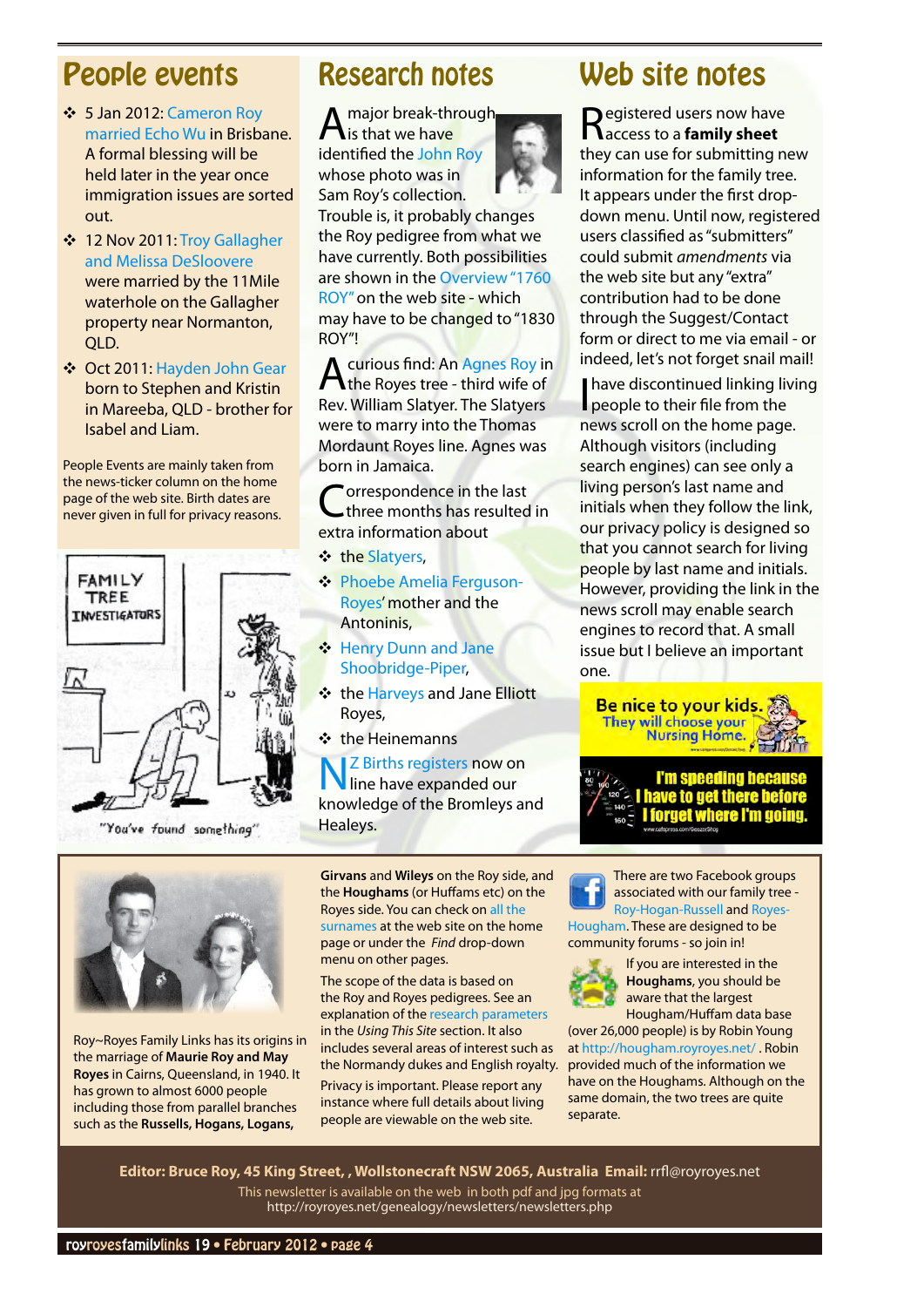## <span id="page-4-0"></span>Supplement 1: Solomon Royes and families

In view of the article about 2 Palace Green, I thought we could look at London goldsmith [Solomon Royes](http://royroyes.net/genealogy/getperson.php?personID=I2225&tree=rr_tree). Mary Hougham Royes who features in the article and was the last born of his 16 children.

He intrigues me! He was fostered by his uncle Solomon Hougham and introduced to goldsmithing. The two Solomon's went into partnership, along with John East Dix (1817). When Solomon Hougham died, the partnership with Dix was dissolved (1818). In 1823, aged 49, he put his tools of trade up for auction. Before 1841 he moved to the Isle of Jersey with wife and two daughers - including Mary who married Charles Turner there about 1844. His will (1842) left his estate to four of the daughters - Maria, Emily (both married in Australia), Adelaide (aged 21), Mary (aged 18) - when at least three and possibly more siblings were still alive.

So we have these questions:

- \* Did he have a falling out with John East Dix or was the partnership break-up a natural consequence of the death of senior partner Solomon Hougham?
- \* Was he not all that enamoured of goldsmithing? Or had he made enough money (and inherited his uncle's estate) to enable him to retire at 49?
- ◆ Did he in fact provide his sons with a grant (eg, when he sold the business) and therefore saw no need to include them in his will? And why was Lydia (from his first marriage) omitted - even when her husband was an executor to the will?

| Solomon Royes (<1774 - 1842)<br>& Ann Hannah Jones (~1774 - 1803) | Lydia Ann Royes (1796 - 1847)<br>& William Pegler Sanigear (1796 - 1874)     | Sanigear was a bankers clerk and one of two executors<br>in Solomon's will, in which Lydia was not a beneficiary.                                                                                                                                   |  |  |
|-------------------------------------------------------------------|------------------------------------------------------------------------------|-----------------------------------------------------------------------------------------------------------------------------------------------------------------------------------------------------------------------------------------------------|--|--|
|                                                                   | Solomon Hougham Royes (<1797 - 1837).                                        | Solomon was a surgeon with the East India Company<br>Medical Services. He died in Madras, India, aged 39.                                                                                                                                           |  |  |
|                                                                   | William Royes (1802 - ?)<br>& Sarah Holmstead                                |                                                                                                                                                                                                                                                     |  |  |
| Solomon Royes (<1774 - 1842)<br>& Mary Hougham (<1783 - <1842)    | Samuel Tyssen Royes (1804 - ?)                                               | Samuel migrated to Australia about 1829. He appeared<br>before the Quarters Sessions in Sydney, NSW, charged<br>with stealing. He received a three months sentence<br>- and that's the last we know of him.                                         |  |  |
|                                                                   | George Hougham Royes (1806 - 1809)                                           |                                                                                                                                                                                                                                                     |  |  |
|                                                                   | Maria Royes (1808 - 1874)<br>& Frederick Christian Luther (1807 - 1878)      | Maria migrated to Sydney, NSW, in January 1838 with siblings<br>Edward Hougham and Emily. Married and settled in the<br>Sydney region.                                                                                                              |  |  |
|                                                                   | Caroline Royes (1811 - 1811)                                                 |                                                                                                                                                                                                                                                     |  |  |
|                                                                   | Sophia Mary Royes (1812 - 1828)                                              |                                                                                                                                                                                                                                                     |  |  |
|                                                                   | Hon. Charles John Royes sr (1813 - 1877)<br>& Caroline [Royes] (1832 - 1863) | Charles migrated to Jamaica by about 1830 and became<br>a well-established land-owner, politician, magistrate,<br>banking director, etc. He was a close associate with                                                                              |  |  |
|                                                                   | Hon. Charles John Royes sr (1813 - 1877)<br>& Unknown                        | Joseph and Charles Bravo and Michael Solomon                                                                                                                                                                                                        |  |  |
|                                                                   | Hon. Charles John Royes sr (1813 - 1877)<br>& Sarah Henry                    |                                                                                                                                                                                                                                                     |  |  |
|                                                                   | George Hougham Royes (1814 - ?)                                              |                                                                                                                                                                                                                                                     |  |  |
|                                                                   | Edward Hougham Royes sr (1816 - 1878)<br>& Hannah Burnham (-?)               | Edward migrated to Sydney, NSW, in January 1838 with sisters<br>Emily and Mary. Married twice and settled eventually<br>in Central Queensland. He is the progenitor of the Royes                                                                    |  |  |
|                                                                   | Edward Hougham Royes sr (1816 - 1878)<br>& Mary Elliott (-1862)              | clan in Queensland.                                                                                                                                                                                                                                 |  |  |
|                                                                   | Emily Royes (1817 - 1875)<br>& Hutchinson Bell (<1793 - 1847)                | Emily migrated to Sydney, NSW, in January 1838 with siblings<br>Edward and Mary. Married Hutchinson Bell within a<br>fortnight and had five - possibly six - children by him.<br>He died in 1847 and she returned to the family on the              |  |  |
|                                                                   | Emily Royes (1817 - 1875)<br>& Henry Smith (1823 - 1894)                     | lsle of Jersey before settling and remarrying in London.                                                                                                                                                                                            |  |  |
|                                                                   | Francis Hougham Royes (1819 - ?)                                             |                                                                                                                                                                                                                                                     |  |  |
|                                                                   | Adelaide Julia Radcliffe Royes (1821 - ?)                                    |                                                                                                                                                                                                                                                     |  |  |
|                                                                   | Henry Hougham Royes (1822 - <1823)                                           |                                                                                                                                                                                                                                                     |  |  |
|                                                                   | Mary Hougham Royes (1824 - 1877)<br>& Charles Augustus Turner (1826 - ~1849) | Mary married Charles Turner on the Isle of Jersey about 1844<br>and had three children, the eldest of whom was deaf and the<br>youngest seems to have had Downs Syndrome or similar.<br>Married Joseph Bravo in Jamaica and they settled in London. |  |  |
|                                                                   | $\pm$ Mary Hougham Royes (1824 - 1877)<br>& Joseph Bravo (1816 - 1881)       |                                                                                                                                                                                                                                                     |  |  |
|                                                                   |                                                                              |                                                                                                                                                                                                                                                     |  |  |